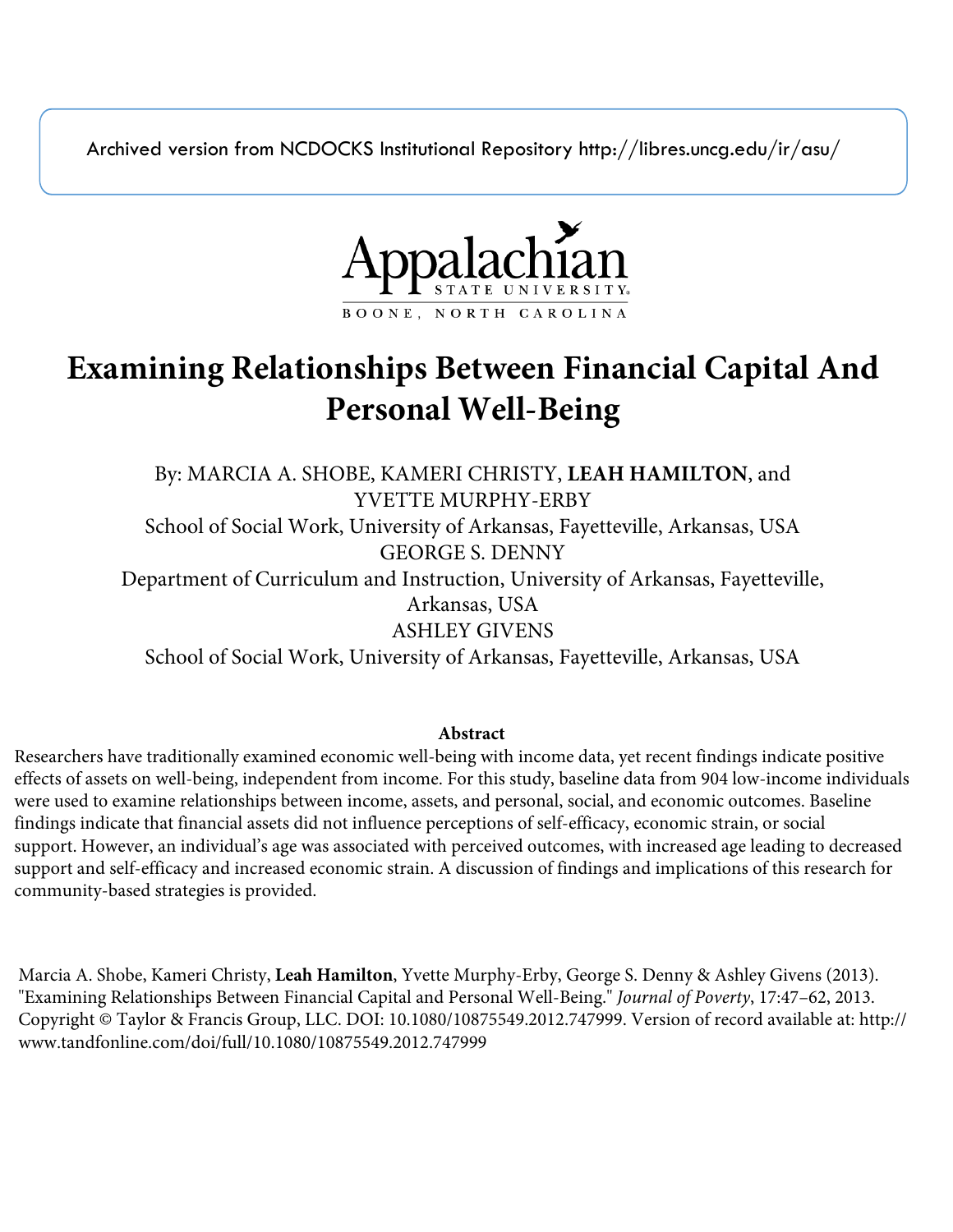

# **Examining Relationships Between Financial Capital and Personal Well-Being**

# MARCIA A. SHOBE, KAMERI CHRISTY, LEAH HAMILTON, and YVETTE MURPHY-ERBY

*School of Social Work, University of Arkansas, Fayetteville, Arkansas, USA*

# GEORGE S. DENNY

*Department of Curriculum and Instruction, University of Arkansas, Fayetteville, Arkansas, USA*

# ASHLEY GIVENS

*School of Social Work, University of Arkansas, Fayetteville, Arkansas, USA*

*Researchers have traditionally examined economic well-being with income data, yet recent findings indicate positive effects of assets on well-being, independent from income. For this study, baseline data from 904 low-income individuals were used to examine relationships between income, assets, and personal, social, and economic outcomes. Baseline findings indicate that financial assets did not influence perceptions of self-efficacy, economic strain, or social support. However, an individual's age was associated with perceived outcomes, with increased age leading to decreased support and self-efficacy and increased economic strain. A discussion of findings and implications of this research for community-based strategies is provided.*

*KEYWORDS assets, savings, economic strain, social support, selfefficacy*

The recent economic recession has had a negative impact on the personal, social, and economic well-being of individuals, families, and communities (Butterfield, 2009). It also raises questions relative to its long-term impact on achieving what many have described as the American Dream, namely

Address correspondence to Dr. George S. Denny, University of Arkansas, Department of Curriculum and Instruction, GRAD 231, Fayetteville, AR 72701, USA. E-mail: gdenny@uark.edu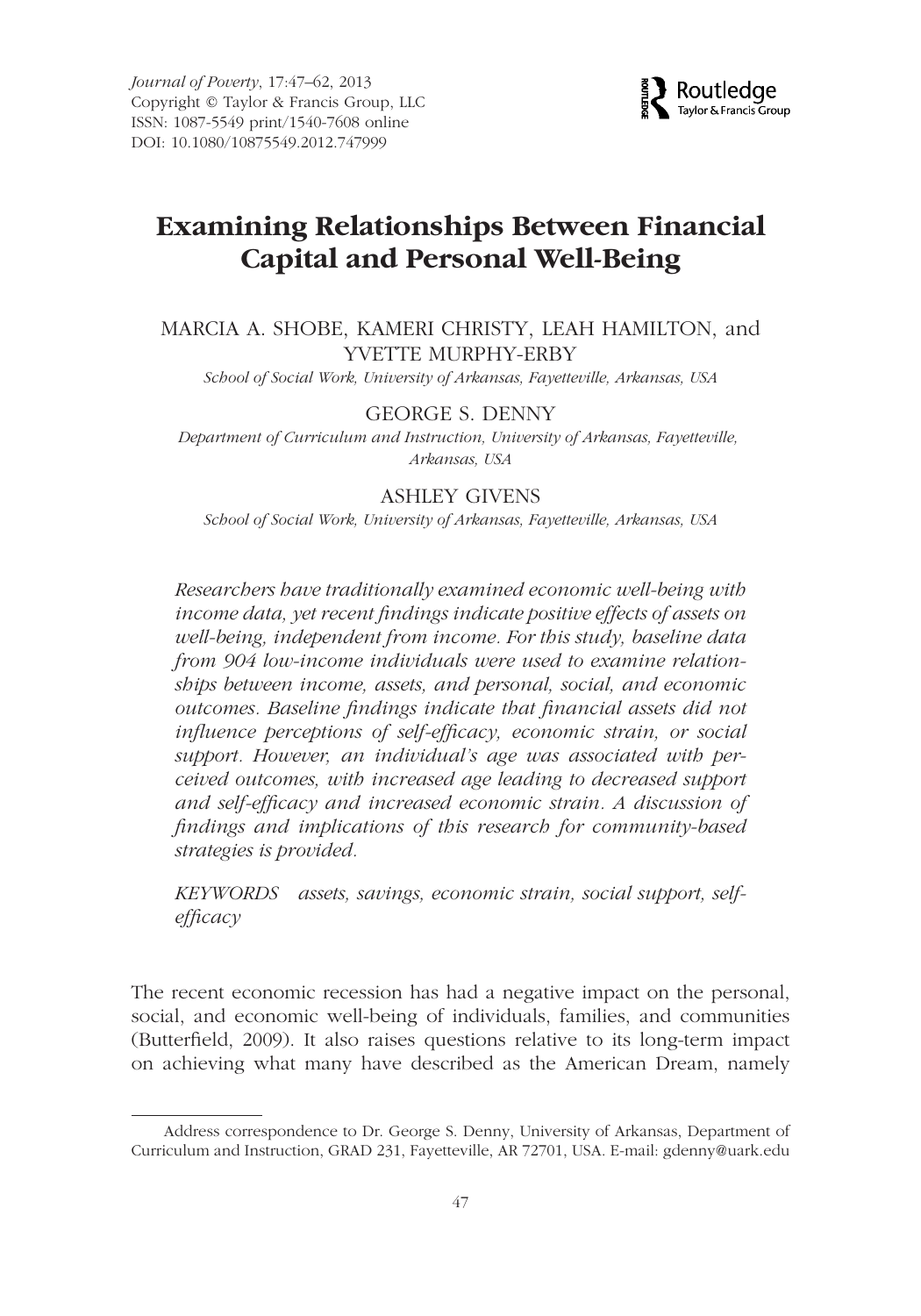asset development through homeownership in communities throughout the United States. *Asset development* is defined as the financial investment in household wealth to use for future social and economic development (Williams Shanks, Boddie, & Rice, 2010). A downward trend in asset development is especially concerning as the long-term benefits of household wealth are posited by many as superseding that of income alone (Sherraden, 1991) and as instrumental to closing the racial wealth gap (Oliver & Shapiro, 1995). Thus, the purpose of this cross-sectional study was to explore the extent to which financial assets in the form of savings contribute to self-reported measures of well-being, specifically social support, self-efficacy, and economic strain, among 904 low-income savers and nonsavers in Arkansas and New Mexico.

#### LITERATURE REVIEW

Although concerns associated with the economy are not restricted to economically disadvantaged populations, low- to moderate-income individuals have historically encountered fewer opportunities and faced more challenges than others in terms of asset development. Disparities associated with intersecting social inequalities such as race, ethnicity, class, and gender also adversely influence the experiences and desired outcomes of marginalized populations (Murphy, Hunt, Zajicek, Norris, & Hamilton, 2009). These disparities have been fostered by public policies that offer income and asset development opportunities for middle- and high-income earners while limiting prospects for low- to moderate-income individuals and families (Sherraden, 1991).

In 1991, social work scholar Michael Sherraden applied an asset-based theory of welfare to suggest that households with assets tend to fare better personally, socially, and economically than households with limited or no assets (Chowa & Sherraden, 2009). Sherraden (1991) hypothesized that, controlling for household income, assets increase self-efficacy and social support and decrease economic strain. Although still in its infancy, assetbased research has produced much information over the last decade about the potential impact of assets on measures of well-being for marginalized individuals and families. For example, findings suggest that low- and moderate-income individuals are able to save when structural incentives are in place and that asset-based programs designed for low- and moderateincome individuals and households lead participants to successfully purchase assets (Schreiner, Clancy, & Sherraden, 2002).

It is only recently that researchers have begun to examine the relationships between household income and assets and well-being outcomes. In terms of the distinction between income and assets, Lerman and McKernan (2008) wrote,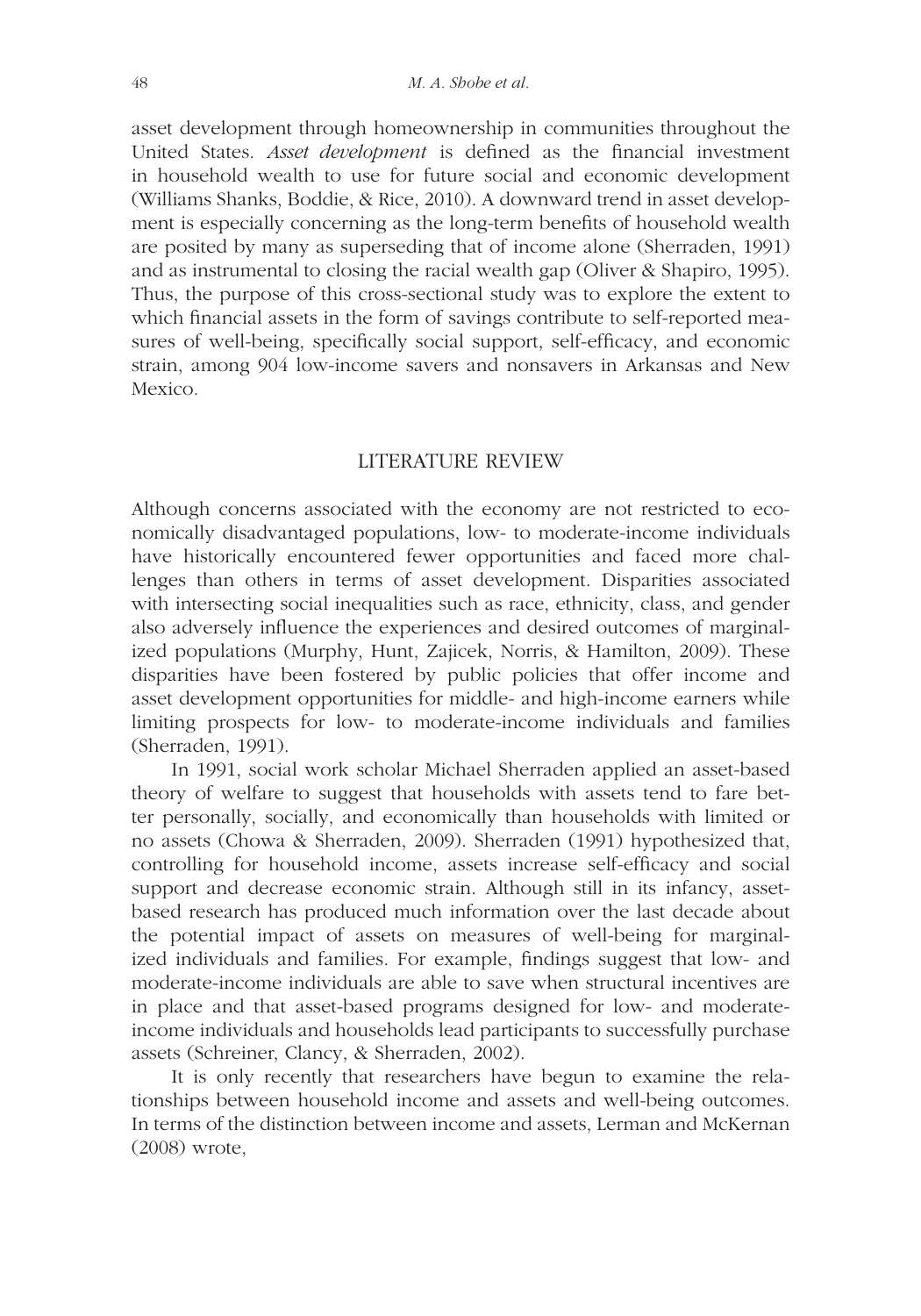Incomes are flows of resources. They are what people receive as a return on their labor or use of their capital, or as a public program transfer. *...* Assets are stocks of resources. They are what people accumulate and hold over time. (p. iii)

Assets also provide the ability to generate residual income, an increased ability to negotiate the power structure embedded in the economic system, the possibility to draw upon resources during periods of economic hardship, and the likely ability to move current and future generations out of poverty (Lerman & McKernan, 2008; Zhan & Schreiner, 2005). Thus, though researchers have recently begun to explore the outcomes of asset building on well-being (Christy-McMullin, Shobe, & Willis, 2009; Lombe & Ssewamala, 2007; Shobe & Christy-McMullin, 2006), rigorous cross-sectional and longitudinal studies will provide a more in-depth understanding of the effects of financial assets on personal, social, and economic well-being for members of low-income communities.

# Household Assets and Well-Being

It is reasonable to expect that an increase in household wealth would have a positive effect on specific measures of individual, household, and community well-being. Sherraden's (1991) theory of assets suggests that assets positively affect the following nine areas of individual, family, and community wellbeing: household stability, future orientation, other asset development, focus and specialization, risk taking, personal efficacy, social influence, political participation, and child well-being.

The intuitive assumption of asset effects on well-being lies at the core of many formal financial policies and practices available to middle- and upper-income households, including investment opportunities, mortgage deductions, and retirement policies. Although our government has long been aware of the positive effects of assets and asset-based tax policies on middleand upper-income individuals, it is only recently that it has initiated similar policies and practices for low- and moderate-income individuals and households. Using an asset-based theory of welfare, in this cross-sectional study we examine self-efficacy, economic strain, and social support as dimensions of well-being.

# SOCIAL SUPPORT

Individuals generally draw upon social supports when managing stress because kin, friendship, and community relationships have the potential to create "collective action" in times of need. The presence of social supports often has positive effects on individual well-being. For example, perceived social support is found to be significantly associated with better health and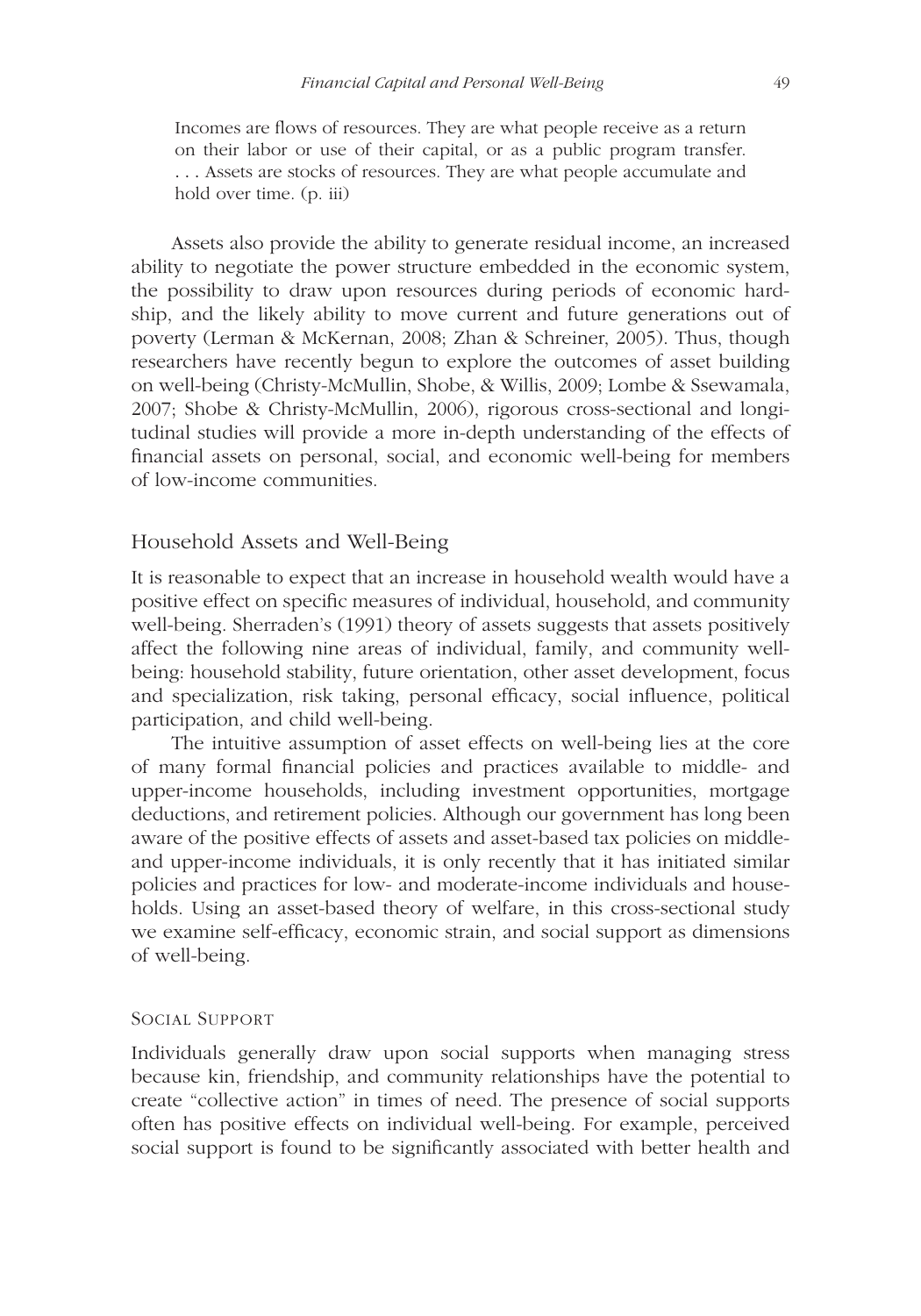mental health because it helps buffer the impact of major life crises (Thoits, 1995, p. 64). Conversely, lower levels of social support are associated with higher rates of depression (Horowitz & White, 1991).

In terms of household economic resources, researchers found that that social support may play a mediating role in the relationship between financial stress and depressive symptoms for low-income rural parents (Lee, Anderson, Horowitz, & August, 2009). Extending this hypothesis, we use the asset-based theory of welfare to suggest that individual and household assets may have a positive effect on social supports. Using this framework, recent findings suggest that asset building is associated with increased social inclusion (Lombe & Ssewamala, 2007); improved quality of social supports, community involvement, and social status (Moore et al., 2001); and increased civic participation (McBride, Lombe, & Beverly, 2003). In their study of community asset-based programs, Williams Shanks et al. (2010) found that dedicated savings programs help community residents to initiate savings "safety nets" while concurrently developing increased social capital. For the purposes of this study, we examine the relationship between household assets and social support among a representative sample of low-income individuals.

### SELF-EFFICACY

Clinical psychologist Albert Bandura's (1994) concept of social learning theory suggests that perceived self-efficacy is related to individuals' beliefs regarding their ability to achieve certain levels of performance that affect their lives. Thus, people with high levels of perceived self-efficacy approach difficult and challenging tasks with interest whereas individuals with low levels of self-efficacy tend to shy away from challenges.

Self-efficacy has been found to play an important role in the development of future assets. For example, using Vroom's expectancy-value theory to examine the relationship between self-efficacy and retirement savings behaviors, Oliver (2006) found that self-efficacy beliefs related to planning, saving, and investing for retirement corresponded significantly with reported retirement savings behaviors.

Conversely, using an asset-based theory of welfare, we suggest that the successful attainment of assets can subsequently lead to the improvement of one's sense of self-effectiveness, or belief in one's own competency and ability to handle difficult situations in the future. In support of this theory, research has demonstrated that asset building is linked to improved perceptions of economic stability (Christy-McMullin et al., 2009; McBride et al., 2003; Shobe & Boyd, 2005), financial self-efficacy (Sanders, 2007; Shobe & Christy-McMullin, 2006; Yadama & Sherraden, 1996), and future orientation (Christy-McMullin et al., 2009; McBride et al., 2003).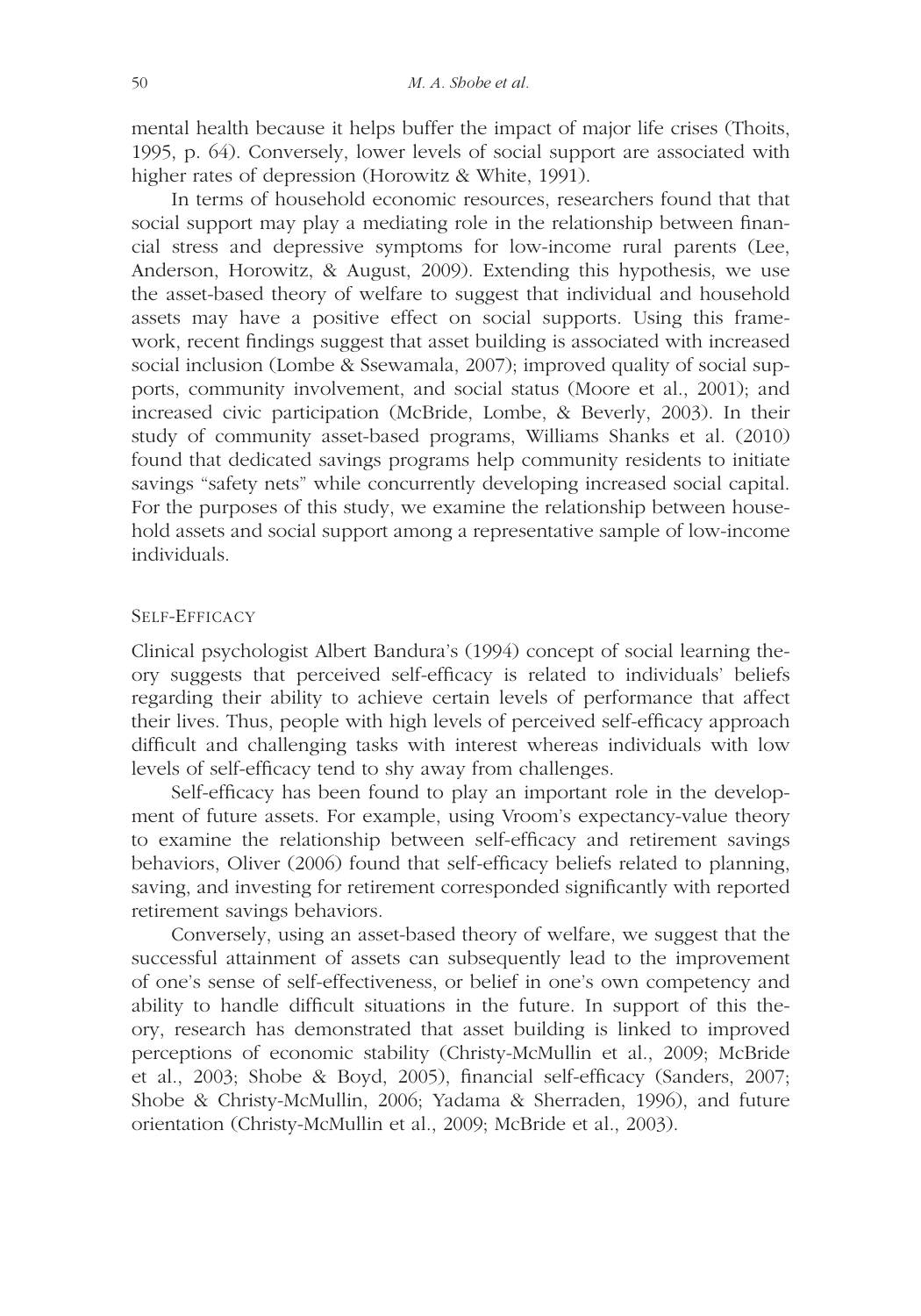#### ECONOMIC STRAIN

The concept of perceived economic strain was initiated by Pearlin and Radabaugh (1976) to define the perceived challenges that individuals experience when attempting to access basic necessities. Shobe and Boyd (2005) examined the relationship of perceived economic strain on specific necessities such as food, shelter, and clothing. Research suggests that there is a relationship between household income and perceived economic strain, also defined as material hardship in the literature. However, using panel data from the Women's Employment Study, researchers found that average income is significantly related to material hardship, whereas the relationships between current and transitory income and material hardship are weak (Sullivan, Turner, & Danziger, 2008). Turning to our European counterparts, using the first wave of data from the European Community Household Panel, researchers found a strong relationship between income and perceived economic strain, with low-income households reporting increased economic strain; however it is important to note that this relationship was significantly influenced by perceptions of economic deprivation (Whelan, Layte, Maître, & Nolan, 2001).

Yet the role of finance-related stress for individuals in a household appears to be poorly defined by income alone (Mayer & Jencks, 1989). In fact, economic strain, defined as diminished emotional well-being due to financial concerns, may also be influenced by other financial sources, such as household assets (Sherraden, 1991). Preliminary research findings support this suggestion. For example, researchers found that, controlling for income, savers and homeowners respectively report diminished economic strain (Christy-McMullin et al., 2009; Page-Adams & Vosler, 1997). In addition, using a survey of low-income households from three American cities, Ribar (2005) found that though the relationship between income and financial strain is significant, it is rather weak. His analyses demonstrated a much stronger association between household wealth and financial strain. For the purposes of this study, the asset-based theory of welfare is utilized to hypothesize that, controlling for income, household assets are negatively associated with economic strain.

#### **METHOD**

The cross-sectional study described here of participants at baseline is part of a larger, longitudinal study of 904 low-income Individual Development Account (IDA) program participants and non-IDA program participants in Arkansas and New Mexico. The study uses a nonrandom, purposive sampling design. Participants were recruited from numerous public assistance programs (e.g., public housing, Head Start, Low Income Home Energy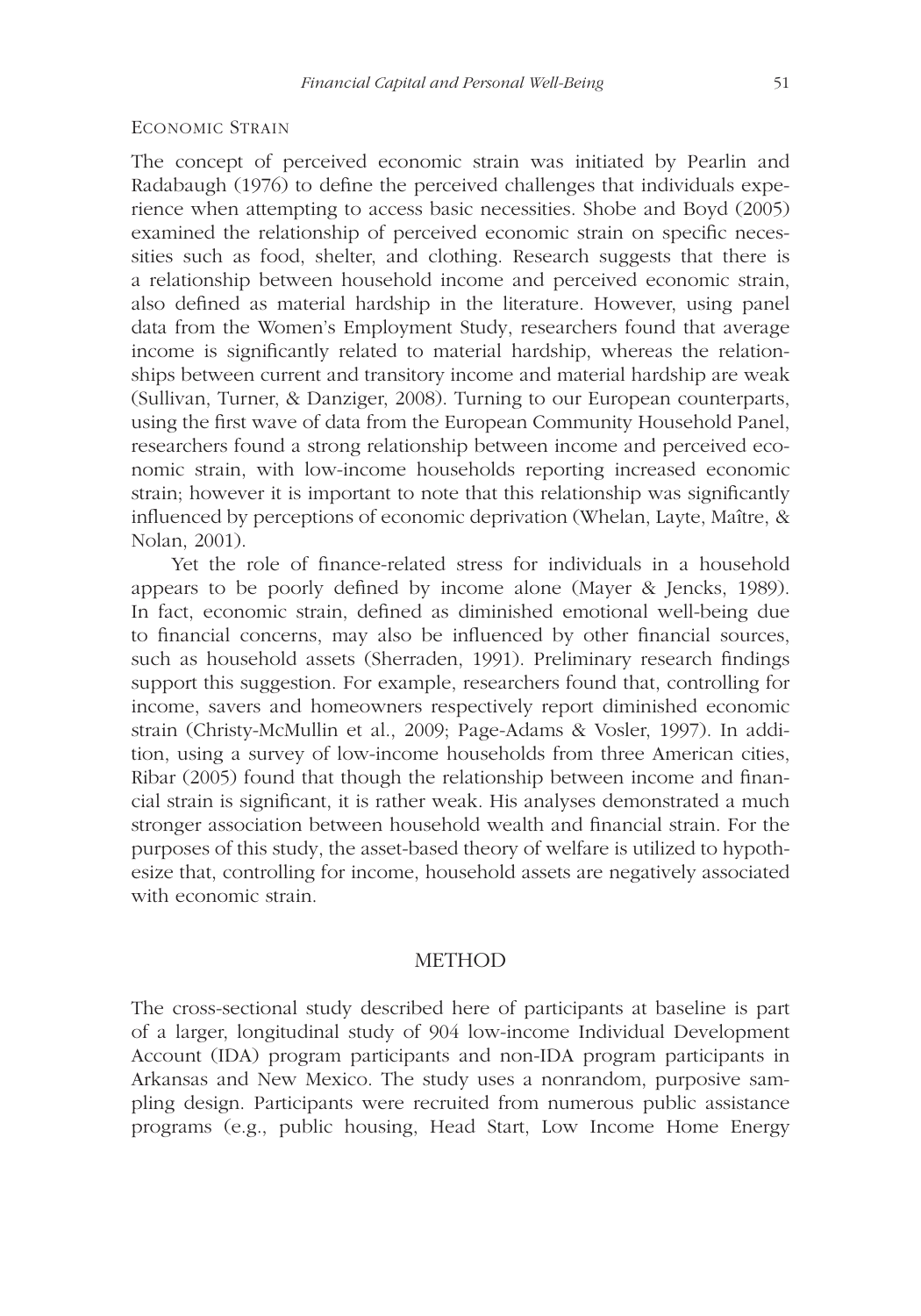Assistance Program, and a health clinic) throughout New Mexico and in the western region of Arkansas between October 2006 and August 2008. Most of these agencies also operate IDA programs, and participants self-selected into an IDA program, where participation in the study was voluntary for those who joined an IDA program and those who did not join. Data were collected at point of entry for services by agency staff via a seven-page questionnaire (for more information, see Murphy, Jordan, Shobe, & Christy-McMullin, 2009). Multiple regression analyses were conducted with three sets of predictors (demographics, human capital and income, and financial assets) and the three continuous well-being measures (self-efficacy, economic strain, and social support).

# Dependent Variables

Perceptions of self-efficacy were measured using a 4-item Likert-type scale; overall scores range from 4 to 40 with higher scores indicating increased perceived self-efficacy (Cronbach's alpha  $=$  .90). Using a scale from 1 to 10, participants were asked their level of belief (1) that they can deal with any problem, (2) that improvements in their situation are primarily the result of their efforts, (3) in their ability to get through the most difficult situation, and (4) in their ability to overcome challenges.

A shortened version of the Family Economic Strain Scale (FESS) was used to measure the ways in which individuals perceive their current economic strain (Hilton & Devall, 1997). Scores from the 13-item scale range from 13 to 65, with higher scores suggesting increased economic strain. Participants were asked to use a 5-point scale on such items as, "In general, it is hard for me and my family to live on our present income," "I have to put off getting medical care for family members because of the expense," and "Financial problems interfere with my relationships with other people." Cronbach's alpha for the scales is .90, and construct validity has been demonstrated for the condensed version of this scale (Hilton & Devall, 1997).

A subscale of the Medical Outcomes Study Social Support Survey was used to measure social support. Participants are asked to indicate how often various types of support are available to them if they need it. The types of support include "Someone to confide in to talk to about yourself or your problems," "Someone to turn to for suggestions about how to deal with a personal problem," "Someone who shows you love and affection," and "Someone to help you if you were confined to bed." Scores can range from 15 to 75 for this 15-item scale, with higher scores demonstrating more support. The subscale has adequate construct validity and strong internal reliability (Cronbach's alpha = .96; Sherbourne & Stewart, 1991).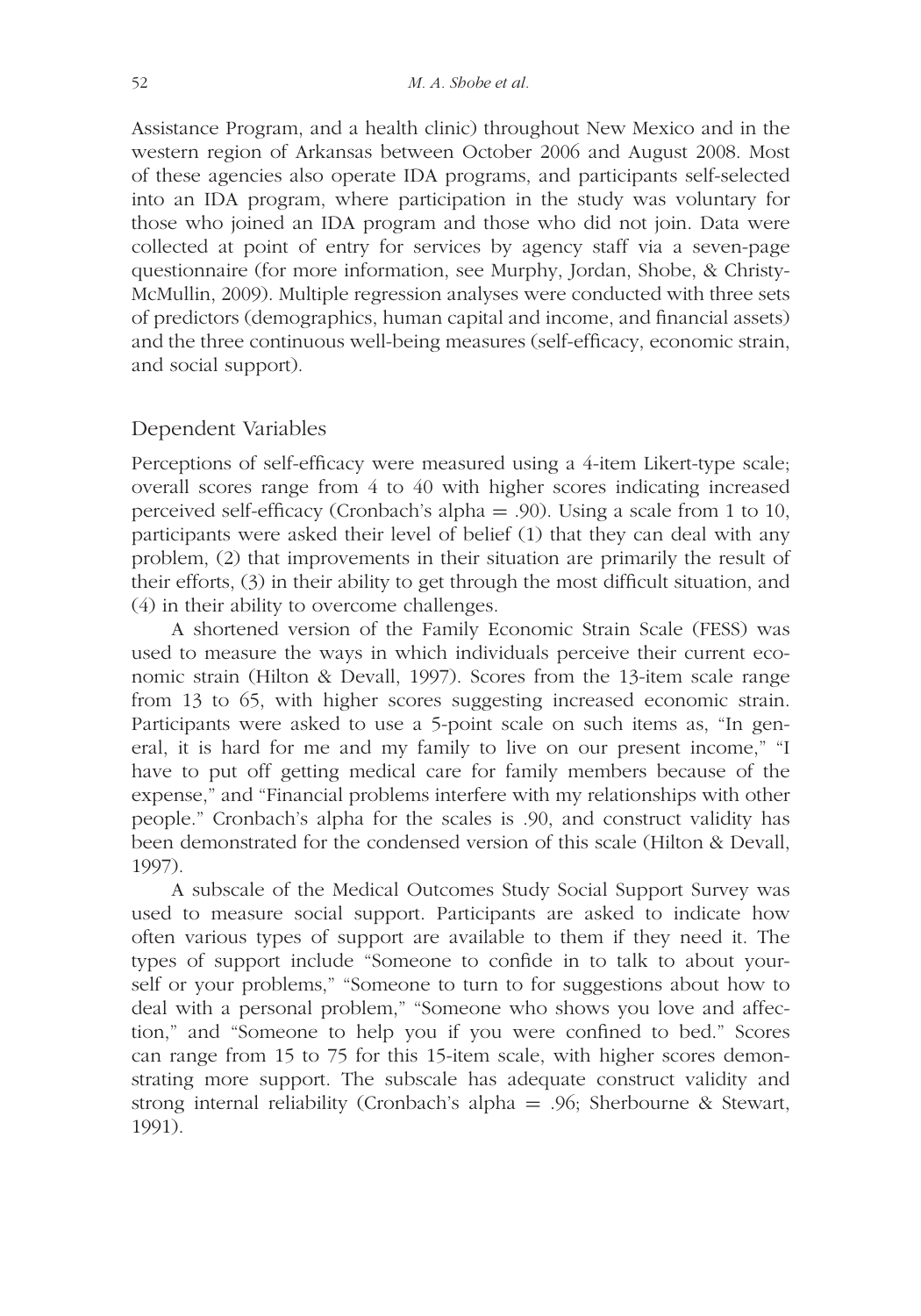#### DEMOGRAPHIC VARIABLES

Three demographic variables were entered into the first step of the regression model. Four dummy variables were used to capture race*/*ethnicity, including African American, Hispanic, Native American, and other (includes Asian and biracial) categories. White is the reference category. Age has four groups: 18 to 25, 26 to 35, 36 to 45, and 46 and older. Gender was measured dichotomously, with female as the reference category.

## HUMAN CAPITAL AND INCOME

Step 2 of the regression analyses included household income and three human capital measures: employment, educational attainment, and health insurance. There are eight categories for household income: \$0 to \$4,999; \$5,000 to \$9,999; \$10,000 to \$14,999; \$15,000 to \$19,999; \$20,000 to \$24,999; \$25,000 to \$29,999; \$30,000 to \$34,999; and \$35,000 and up. *Educational attainment* refers to the highest level of education achieved and has five categories: less than high school graduate, high school diploma or General Education Diploma, some college, graduated from college—either 2- or 4 year, and graduate school. Employment status is a trichotomous variable: employed full-time, employed part-time, and unemployed; health insurance is measured as a dichotomous variable.

#### FINANCIAL ASSETS

Three variables were included in the final step of the regression analyses. Homeownership and business ownership were measured dichotomously. Because this study is only examining baseline data, none of the participants had an IDA account. Therefore, the savings variable at this point in time is non-IDA savings accounts, which has four categories: no savings account, \$0 to \$99, \$100 to \$999, and \$1,000 or more in savings.

#### RESULTS

This study examined the incremental effect of the financial asset variables on social support, self-efficacy, and economic strain. Table 1 provides a snapshot of the participants in the study. Our sample comprised primarily low-income (mean and median  $=$  \$15,000–\$19,999) women (75%) and Whites (81%), with a large portion identifying as Hispanic (41%). Almost one half (47%) of the participants had a high school education or less, whereas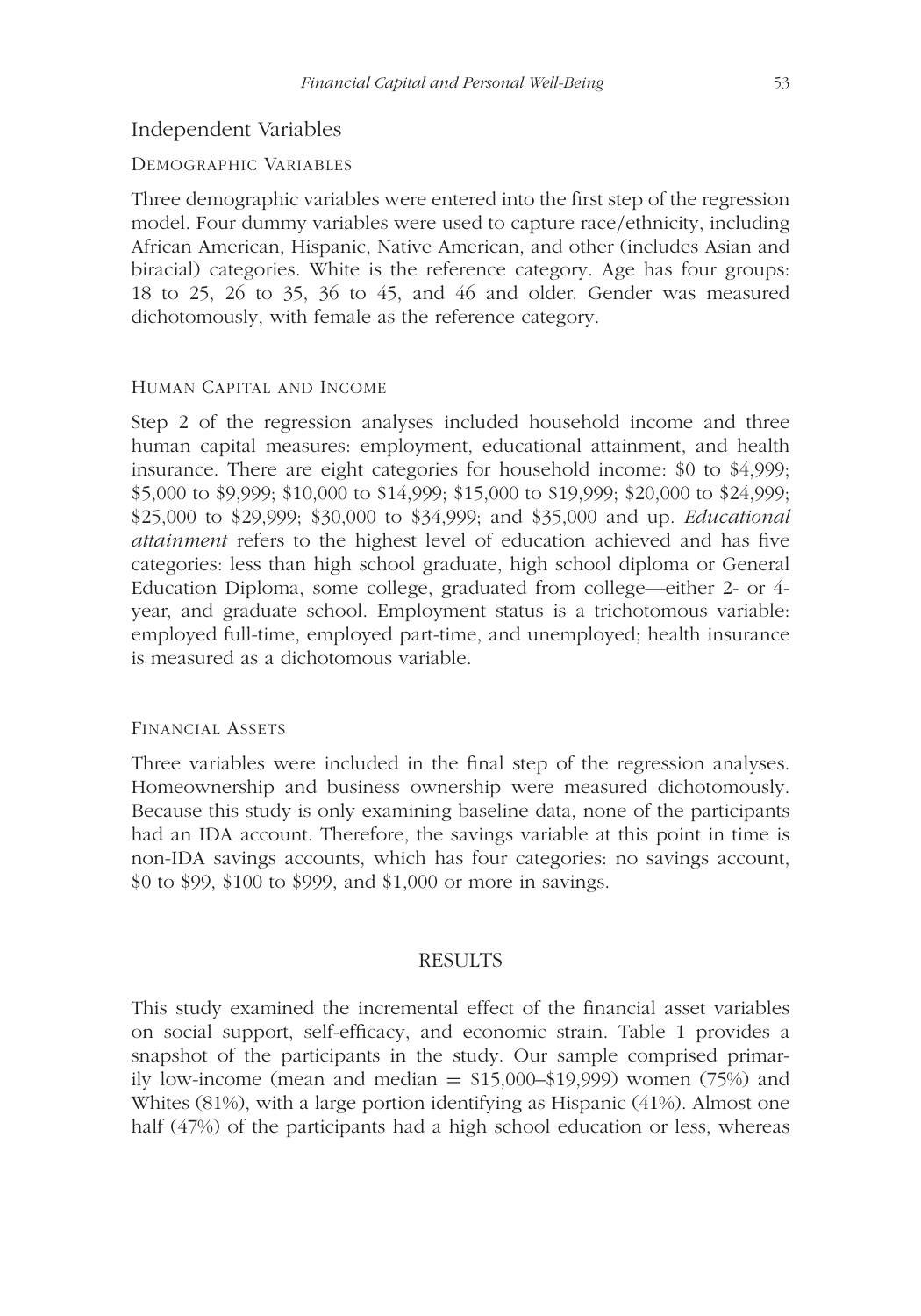| Variable                           | $\boldsymbol{n}$   | Percent             |            |
|------------------------------------|--------------------|---------------------|------------|
| Female                             | 674                | 74.6                |            |
| Race                               |                    |                     |            |
| African American                   | 50                 | 5.5                 |            |
| White                              | 734                | 81.2                |            |
| Asian American                     | 7                  | 0.8                 |            |
| Native American                    | 71                 | 4.5                 |            |
| Other                              | 41                 | 4.5                 |            |
| Hispanic                           | 373                | 41.3                |            |
| Education                          |                    |                     |            |
| Less than high school              | 120                | 13.4                |            |
| High school or General             | 301                | 33.3                |            |
| <b>Education Diploma</b>           | 283                | 31.3                |            |
| Some college                       | 145                | 16.0                |            |
| College graduate                   | 48                 | 5.3                 |            |
| Grad school                        |                    |                     |            |
| Employment                         |                    |                     |            |
| Full-time or more                  | 435                | 48.1                |            |
| Part-time                          | 235                | 26.0                |            |
| Unemployed                         | 226                | 25.0                |            |
| Homeownership                      | 261                | 28.9                |            |
| Business owner                     | 127                | 14.0                |            |
| Health insurance                   | 521                | 57.6                |            |
|                                    | Mean               | Median              | SD         |
| Age (range 16–83)                  | 35.67              | 34.00               | 11.9       |
| Household income                   | 4.03               | 4.00                | 2.2        |
|                                    | $($15,000-19,999)$ | $(\$15,000-19,999)$ |            |
| Savings account ( $n = 347, 38\%)$ | \$703.37           | \$145.00            | \$1,408.40 |
| Self-efficacy (range 4-40)         | 33.21              | 35.00               | 6.5        |
| Social support (range 18-75)       | 57.12              | 60.00               | 14.8       |
| Economic strain (range 13-65)      | 36.78              | 36.00               | 11.2       |

**TABLE 1** Descriptive Statistics of the Study Sample ( $N = 904$ )

three fourths worked at least part-time. Approximately two thirds of the participants fell into the age 24 to 48 range, and more than half (58%) had health insurance. Few participants were homeowners (29%) or business owners (14%). Only 38% of the participants had a savings account. The average amount of savings was \$703, whereas the median was just \$145. The participants also reported moderate levels of self-efficacy  $(M = 33)$ , social support (57), and economic strain (37) (see Table 1).

As noted in Table 2, the regression model for Step 1 ( $p < .01$ ,  $R^2 = .03$ ) indicated that as people got older, their self-efficacy decreased  $(p < .01)$ . Additionally, African Americans reported more self-efficacy than Whites ( $p < .05$ ). In Step 2 ( $p < .01$ ,  $R^2 = .098$ ), those with more income and those with more education reported higher levels of self-efficacy (*p <* .05 and  $p < .01$ , respectively) whereas those with more employment reported less self-efficacy ( $p < .01$ ). The change in  $R^2$  from Step 1 is .068 ( $p < .01$ ).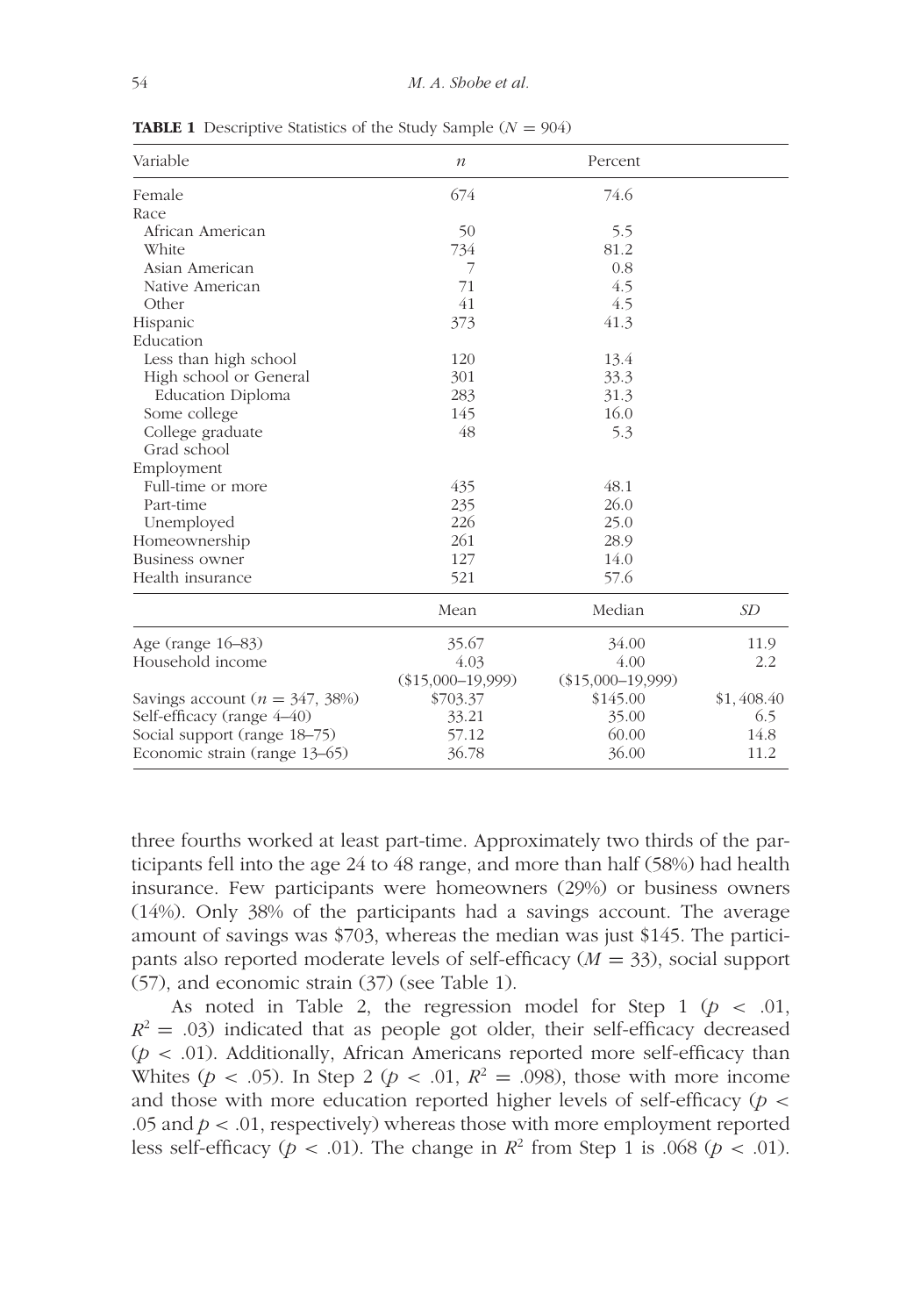| Self-efficacy $(N = 848)$ | b       | <b>SE</b> | β        | Cumulative $R^2$ - | $R^2$ change |
|---------------------------|---------|-----------|----------|--------------------|--------------|
| Demographic variables     |         |           |          | .030               | $.030**$     |
| African American          | 2.53    | .95       | $.09*$   |                    |              |
| Native American           | 0.42    | .81       | .02      |                    |              |
| Asian, Biracial, other    | 1.40    | .97       | .05      |                    |              |
| Hispanic                  | 0.21    | .46       | .02      |                    |              |
| Age category              | $-0.73$ | .20       | $-.12**$ |                    |              |
| Male                      | 0.74    | .50       | .05      |                    |              |
| Human capital variables   |         |           |          | .098               | $.068**$     |
| Income category           | 0.25    | .11       | $.09*$   |                    |              |
| Education level           | 0.94    | .21       | $.15***$ |                    |              |
| Employment status         | $-1.05$ | .28       | $.13**$  |                    |              |
| Health insurance          | $-0.39$ | .44       | $-.03**$ |                    |              |
| Financial assets          |         |           |          | .102               | .004         |
| Own home                  | 0.32    | .51       | .02      |                    |              |
| Own business              | 0.86    | .64       | .05      |                    |              |
| Savings category          | 0.40    | .41       | .03      |                    |              |

**TABLE 2** Regression Analysis for Self-Efficacy

<sup>∗</sup>*p <* .05, ∗∗*p <* .01.

In Step 3, self-efficacy was not statistically significantly associated with any of the financial assets.

In terms of social support, in Step 1, we see that as people aged, they reported having less social support ( $p < .01$ ,  $R^2 = .028$ ). Those with more income reported higher levels of social support in Step 2 ( $p < .01$ ,  $R^2 = .092$ ). The change in  $R^2$  from Step 1 is .065 ( $p < .01$ ). Human capital, income, or financial assets were not related to social support (see Table 3). Turning to economic strain, Step 1 ( $p < .01$ ,  $R^2 = .046$ ) suggests that non-Hispanics

| Social Support $(N = 845)$ | $\boldsymbol{b}$ | <b>SE</b> | β        | Cumulative $R^2$ | $R^2$ change |
|----------------------------|------------------|-----------|----------|------------------|--------------|
| Demographic variables      |                  |           |          | .028             | $.028**$     |
| African American           | 0.18             | 2.16      | .01      |                  |              |
| Native American            | 0.87             | 1.85      | .02      |                  |              |
| Asian, Biracial, other     | $-0.71$          | 2.22      | $-.01$   |                  |              |
| Hispanic                   | $-0.13$          | 1.05      | .00      |                  |              |
| Age category               | $-2.41$          | 0.45      | $-.20**$ |                  |              |
| Male                       | $-1.78$          | 1.14      | $-.05$   |                  |              |
| Human capital variables    |                  |           |          | .092             | $.065**$     |
| Income category            | 1.32             | .25       | $.20**$  |                  |              |
| Education level            | 0.37             | .48       | .03      |                  |              |
| Employment status          | $-1.13$          | .64       | $-.06$   |                  |              |
| Health insurance           | 1.17             | 1.01      | .04      |                  |              |
| Financial asset variables  |                  |           |          | .099             | .007         |
| Own home                   | 1.50             | 1.16      | .03      |                  |              |
| Own business               | 2.52             | 1.47      | .05      |                  |              |
| Savings category           | 0.88             | 0.92      | .06      |                  |              |

**TABLE 3** Regression Analysis for Social Support

∗*p <* .05, ∗∗*p <* .01.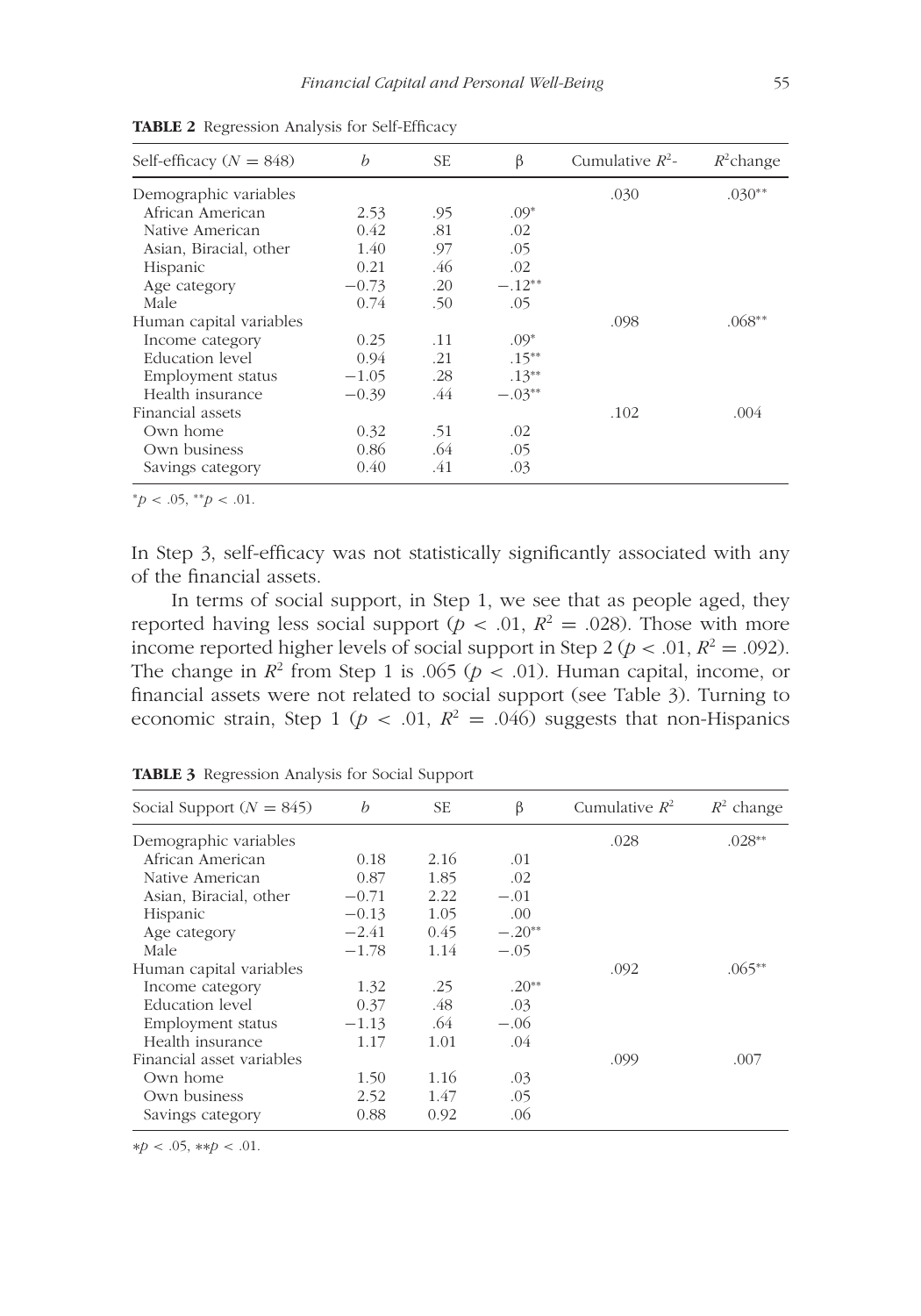| Economic Strain $(N = 843)$ | $\boldsymbol{b}$ | SE.  | β        | Cumulative $R^2$ | $R^2$ change |
|-----------------------------|------------------|------|----------|------------------|--------------|
| Demographic variables       |                  |      |          | .046             | $.046**$     |
| African American            | $-3.03$          | 1.59 | $-.06$   |                  |              |
| Native American             | $-2.24$          | 1.37 | $-.05$   |                  |              |
| Asian, Biracial, other      | 2.57             | 1.64 | .05      |                  |              |
| Hispanic                    | $-2.47$          | .78  | $-.11**$ |                  |              |
| Age category                | 1.53             | .35  | $.15***$ |                  |              |
| Male                        | $-2.72$          | .84  | $-.11**$ |                  |              |
| Human capital variables     |                  |      |          | .116             | $.070**$     |
| Income category             | $-0.68$          | .19  | $-.13**$ |                  |              |
| <b>Education</b> level      | $-1.20$          | .36  | $-.12**$ |                  |              |
| Employment status           | 0.32             | .47  | .02      |                  |              |
| Health insurance            | $-2.62$          | .75  | $-.12**$ |                  |              |
| Financial asset variables   |                  |      |          | .130             | $.014**$     |
| Own home                    | 0.17             | .86  | .01      |                  |              |
| Own business                | $-1.02$          | 1.08 | $-.03$   |                  |              |
| Savings category            | $-2.39$          | .68  | $-.12**$ |                  |              |

**TABLE 4** Regression Analysis for Economic Strain

<sup>∗</sup>*p <* .05, ∗∗*p <* .01.

( $p < .01$ ), women ( $p < .01$ ), and older participants ( $p < .01$ ) were more likely to report higher levels of economic strain (see Table 4). In Step 2 (*p <* .01,  $R^2 = .116$ ), income ( $p < .01$ ), education ( $p < .01$ ), and health insurance  $(p < .01)$  were negatively related to economic strain. Adding financial assets increased  $R^2$  significantly from 11.6% to 13%, with a decrease of 2.4 points in economic strain for each higher category of amount in savings  $(p < .01)$ .

## DISCUSSION AND IMPLICATIONS

Findings from this study provide some insight into the facilitators and barriers for self-efficacy, social support, and economic strain for our low-income sample. First, many variables help predict self-efficacy for individuals in this study including race, age, income, education, and employment. Second, age and income are significantly related to social support. Third, financial assets help predict perceptions of economic strain. Findings also demonstrate important statistical relationships between financial assets, namely savings, and economic strain outcomes.

Turning to demographics, older members do not fare as well in terms of reported self-efficacy, social support, and economic strain compared with younger individuals. This may mean that as we age, we tend to feel less able to handle problems on our own, we feel less connected to our friends and family, and we are less able to make ends meet. These findings may also support cumulative disadvantage theory, which suggests that the disadvantages with which individuals are born follow them and, in a sense, accumulate across the life course. In other words, the length of time an individual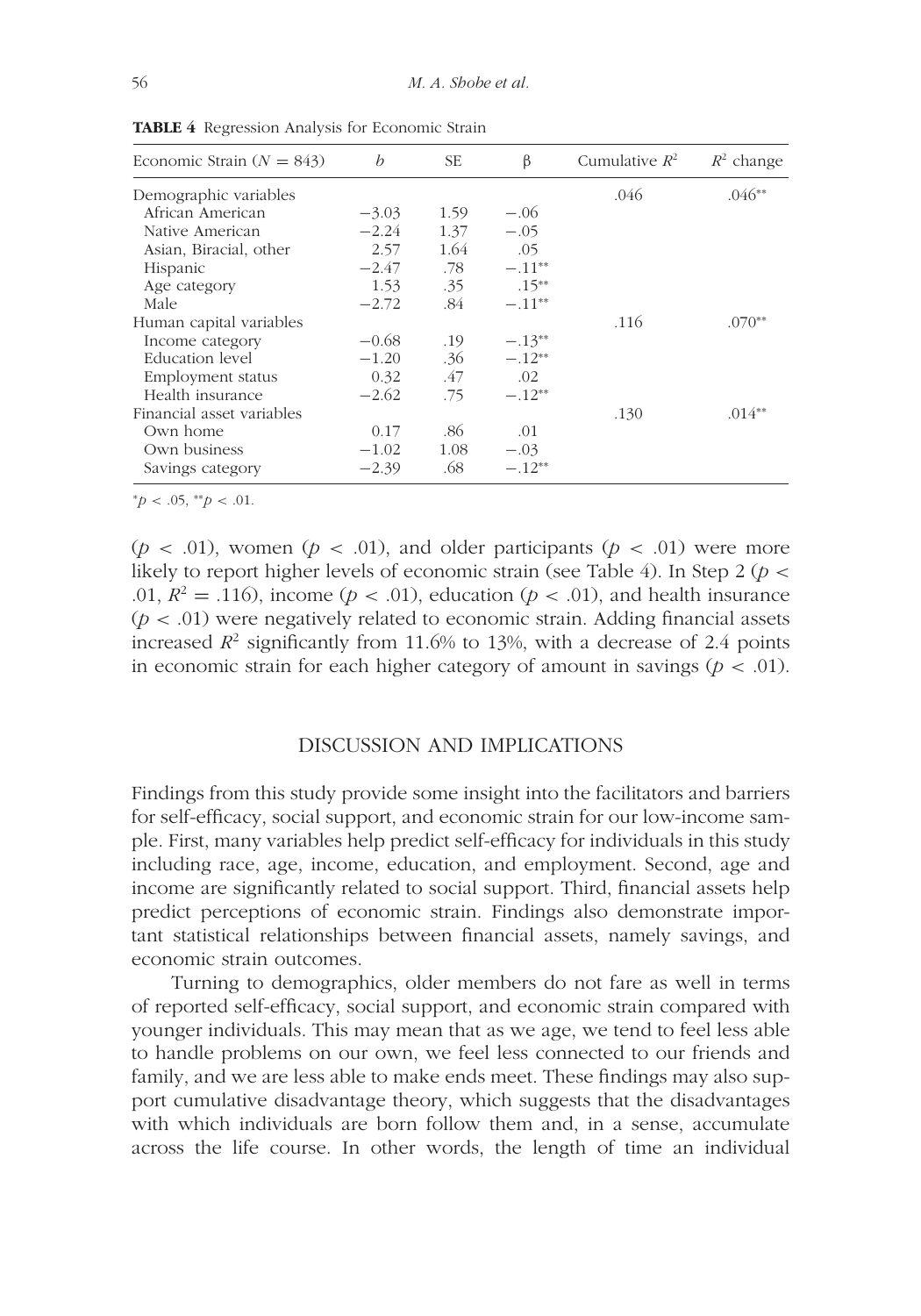remains at a disadvantage may predict the level of disadvantage that individual experiences through the life course (Pavlova & Silbereisen, 2012). Thus, children and young adults with low levels of self-efficacy, social support, and economic stability are at higher risk for similar levels of disadvantage in later life (Ferraro & Kelley-Moore, 2003).

In terms of economic strain, cumulative disadvantage theory can also support our findings, particularly as they related to older participants. Although antipoverty federal policy programs such as Social Security and Medicare were designed to help offset income insecurity postretirement and health needs of older Americans, they do not offset the markers of disadvantage experiences by many individuals who had limited income and access to quality healthcare services across the life cycle.

Race, age, income, education, and employment are all predictors of selfefficacy. In terms of race*/*ethnicity and self-efficacy, African Americans were the only group to report higher rates of self-efficacy at baseline. Interestingly, this finding is in contrast to efficacy studies among African Americans from the 1950s to 1970s. Using cross-sectional data from the National Survey of Black Americans (NSBA), Hughes and Demo (1989) examined self-efficacy among African American males and females. Findings from their study suggest that socioeconomic status, positive support from family and friends, being male, and increased age are related to a greater sense of efficacy. A study by Mizell (1999) found that self-efficacy, also defined as "adult master" for his study, serves as a greater buffer for African American males to avoid depression than for non-Hispanic White males. Additional inquiry regarding why African Americans in this study may have higher self-reported self-efficacy is warranted in future analyses.

Higher income and educational attainment appear to help individuals feel that they are better able to handle challenges when they arise. On the other hand, the more hours an individual worked, the lower their reported self-efficacy. This finding may be due to the fact that many low-income workers have to work more hours and*/*or hold more than one minimum-wage job in order to earn a living wage. In addition, the mean annual household income for the sample is between \$15,000 and \$19,999.

Our research also fits with findings from a qualitative study of 31 women who transferred from the welfare system to work. Although the opportunity to no longer depend upon the welfare system was perceived positively by women in this study, the fact that they had to accept any low-wage employment led to decreased economic self-efficacy (Grabowski, 2006). Our finding may also be related to the types of low-wage jobs participants in this study hold. For example, a focus group study by Verma and Mann (2007) found that though employees who hold low-wage jobs have a high motivation to learn new skills and thus report higher self-efficacy, they also experience fewer learning opportunities for advancement because management tends to provide training resources to higher wage employees. This lack of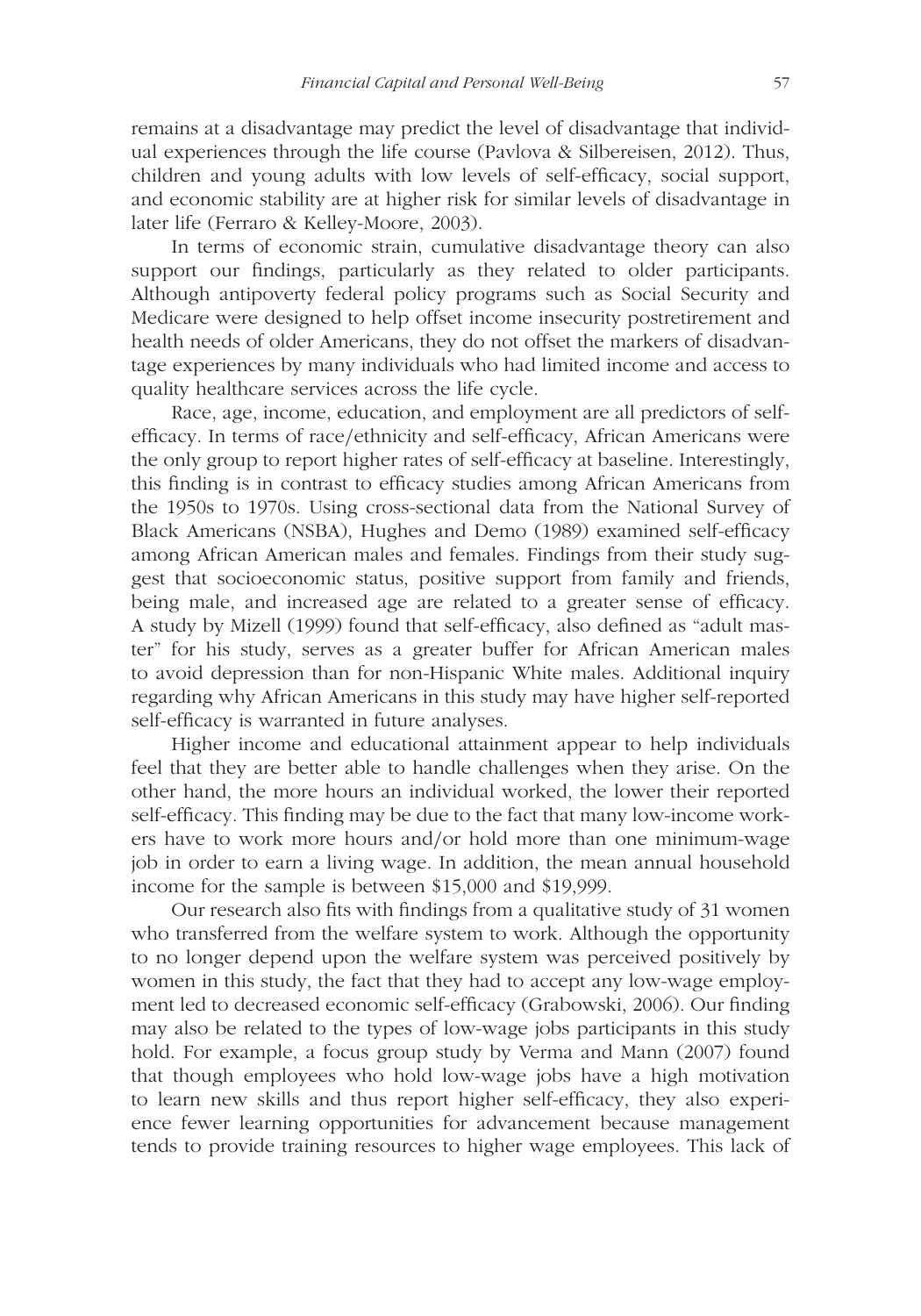employment support is significantly related to lower rates of self-efficacy. Given that the participants in this study have low-wage employment, it is highly probable that they are employed in high-stress, low-skilled positions that do not provide positive supervision. Further examination of this finding is warranted in future analyses.

Finally, when controlling for numerous demographic and human capital variables, such financial assets as savings, homeownership, and business ownership did not influence perceptions of self-efficacy. This finding may have more to do with the fact that participants in this study all had low levels of assets at baseline; therefore it may be premature for us to speculate more on this finding at this time. However, given that more than one half of our sample joined a dedicated savings program after baseline data were collected, it will be interesting to examine whether increased savings, homeownership, and*/*or business ownership have a significant effect on perceived self-efficacy over time. Because we plan to collect data over a 10-year period, we will be able to examine the longitudinal relationships between these concepts.

Of the variables examined for this inquiry, only age and income are predictors of social support. As with self-efficacy, financial assets did not affect perceptions of social support. Although these findings may suggest that financial assets are not related to social support, it may be that other financial asset variables that we did not collect, such as vehicles or computers, are associated with social support.

However, the significant association between age, income, and social support fits with recent findings from a Canadian study of 1,399 older adults (age 65 and older). Gadalla (2009) found a significant correlation between household income and self-reports of social support. In addition, life course changes as individuals' age, such as retirement, often result in decreased social networking opportunities (Cornwell & Waite, 2009). As a result of these findings, it is important for community-based social work agencies and practitioners to further develop community networks for low-income, older residents, particularly those who live alone.

Many of the variables in this study are associated with perceived economic strain. Interestingly, Hispanics in this sample report significantly less economic strain than do their non-Hispanic counterparts. Qualitative studies to obtain more in-depth data may help increase our understanding of this finding. For example, it may be that Hispanics have protective factors that non-Hispanics do not have, such as strong familial support, to assist them with economic strain. Because this study examined perceived economic strain, it would be useful to include a more objective measure of economic strain to better assess if the economic hardship experienced by Hispanics and non-Hispanics are similar but their perceptions of economic hardship differ.

Given that the elderly make up the second largest impoverished population in the nation, our finding that perceived economic strain increases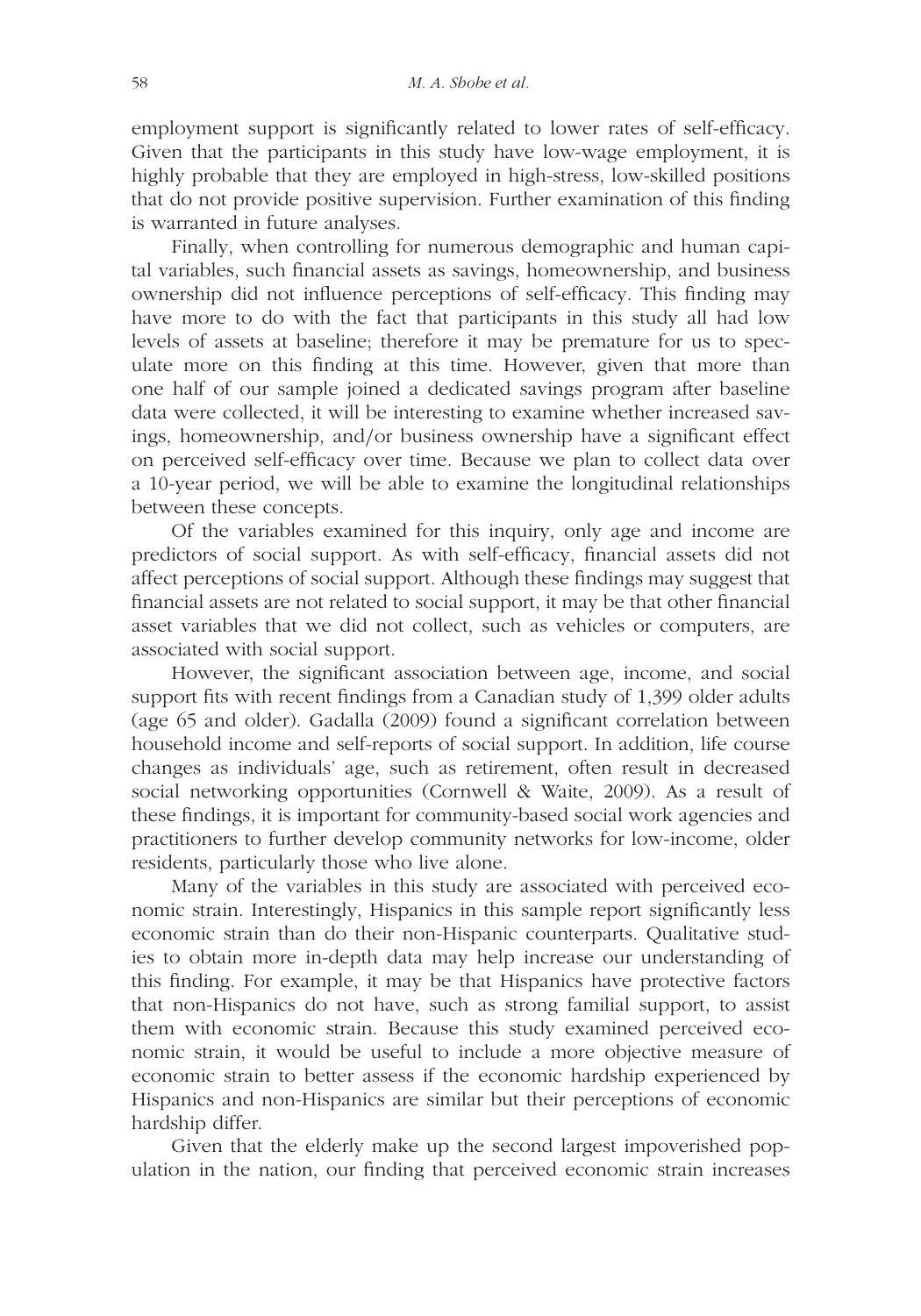with age is not surprising. Indeed, recent reports suggest that nearly one half of the elderly, with a large majority among minority groups, will experience income poverty at some point as they age. In addition, 58% of individuals between age 64 and 84 will not have enough liquid household assets to use to offset expenses at some point in time (Rank & Williams, 2010). Again, the concept of cumulative disadvantage may help explain why perceived economic strain continues across the life course. Future studies that either (1) collect retroactive data or (2) follow perceptions of economic strain from childhood to later adulthood can better inform us regarding these relationships.

However, economic strain is the only outcome variable in which financial assets (savings) are a predictor. When controlling for all income, demographic and human capital variables, participants with higher savings rates report significantly lower economic strain. In other words, individuals with increased savings report decreased anxiety regarding household finances and increased perceived ability to manage costs related to education, clothing, medical care, and family-related activities. This finding supports Sherraden's (1991) asset-based theory of welfare whereby savings have positive effects on economic strain for low- and moderate-income individuals and households. Future research that examines the qualitative nature of how savings play a role in the real and perceived ability to afford household costs is suggested in order to obtain a deeper understanding of this phenomenon.

This research study demonstrated significant findings related to facilitators and barriers to achieving increased self-efficacy and social support and decreased economic strain for this sample from low-income communities in two southern states. Although we found that household assets in the form of savings are significantly related to decreased economic strain, we did not find significant relationships between savings and self-efficacy or social support. This lack of significance might suggest that, at least for this sample, financial assets play a limited role in specific measures of well-being included in our analyses. Because this larger study is longitudinal in nature, our future analyses will examine the long-term effects of community-based asset development programs for savers and nonsavers. We hope that later analyses will provide additional information regarding possible changes as personal well-being as assets increase over time.

# **REFERENCES**

Bandura, A. (1994). Self-efficacy. In V. S. Ramachaudran (Ed.), *Encyclopedia of human behavior* (Vol. 4, pp. 71–81). New York, NY: Academic Press.

- Butterfield, A. (2009). "It was the best of times, it was the worst of times*...* ." *Journal of Community Practice*, *17*(4), 353–357.
- Chowa, G. A. N., & Sherraden, M. (2009). *Wealth effects of an asset-building intervention among rural households in Sub-Saharan Africa*. St. Louis, MO: Washington University in St. Louis, Center for Social Development.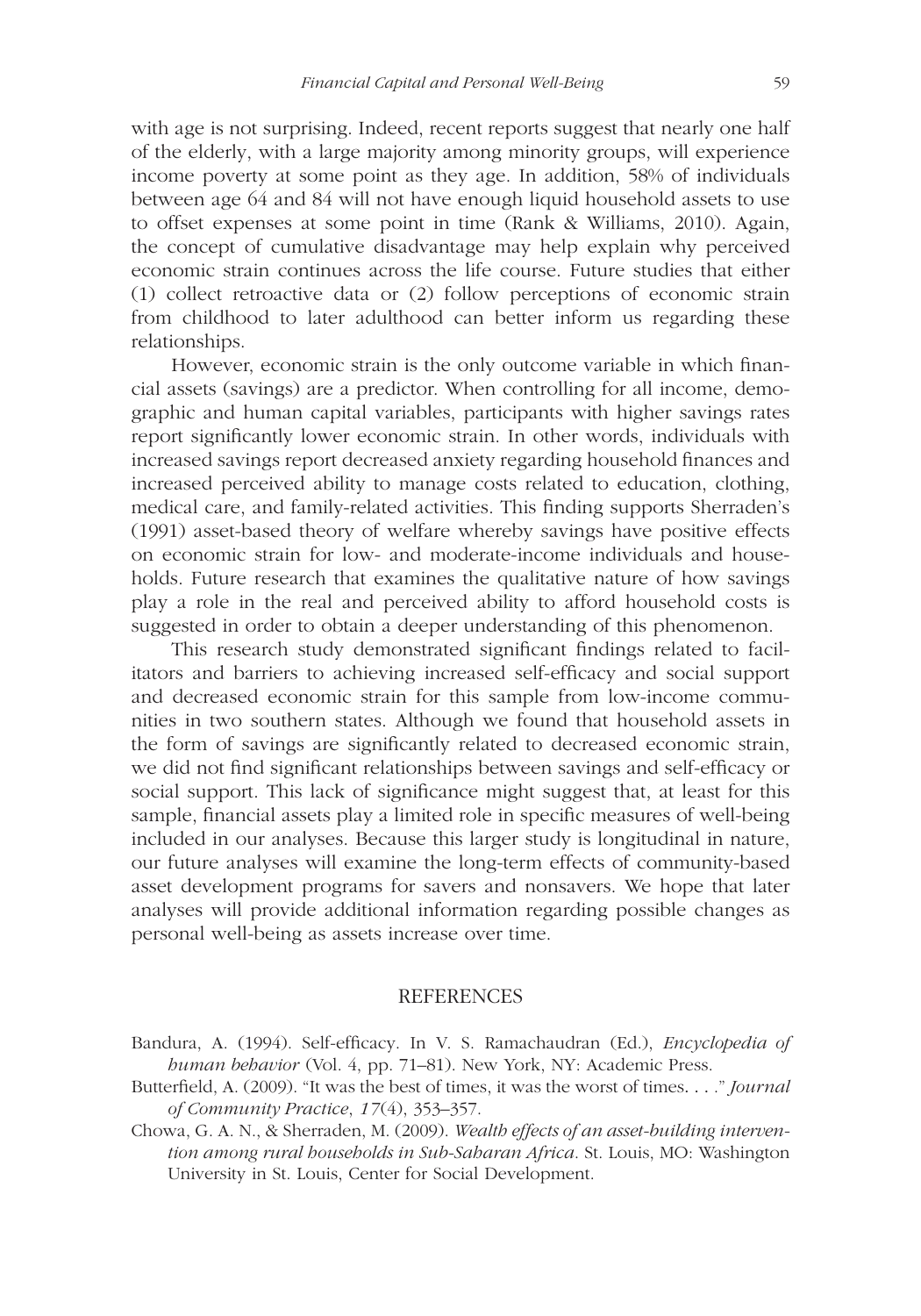- Christy-McMullin, K., Shobe, M. A., & Willis, J. (2009). Arkansas IDA programs: Examining asset retention and perceptions of well-being. *Journal of Social Service Research*, *35*(1), 65–76.
- Cornwell, E. Y., & Waite, L. J. (2009). Social disconnectedness, perceived isolation, and health among older adults. *Journal of Health and Social Behavior*, *50*, 31–48.
- Ferraro, K. F., & Kelley-Moore, J. A. (2003). Cumulative disadvantage and health: Long-term consequences of obesity? *American Sociological Review*, *68*(5), 707–729.
- Gadalla, T. M. (2009). Sense of mastery, social support, and health in elderly Canadians. *Journal of Aging and Health*, *21*(4), 581–595.
- Grabowski, L. J. S. (2006). "It's still don't make you feel like you're doin' it": Welfare reform and perceived economic self-efficacy. *Journal of Poverty*, *10*(3), 69–91.
- Hilton, J. M., & Devall, E. L. (1997). The Family Economic Strain Scale: Development and evaluation of the instrument with single- and two-parent families. *Journal of Family and Economic Issues*, *18*, 247–271.
- Horowitz, A. V., & White, H. R. (1991). Becoming married, depression, and alcohol problems among young adults. *Journal of Health and Social Behavior*, *32*, 221–237.
- Hughes, M., & Demo, D. H. (1989). Self-perceptions of Black Americans: Self-esteem and personal efficacy. *American Journal of Sociology*, *95*(1), 132–159.
- Lee, C. S., Anderson, J. R., Horowitz, J. L., & August, G. J. (2009). Family income and parenting: The role of parental depression and social support. *Family Relations*, *58*, 417–430.
- Lerman, R., & McKernan, S. (2008). *The effects of holding assets on social and economic outcomes of families: A review of theory and evidence*. Washington, DC: Urban Institute.
- Lombe, M., & Ssewamala, F. (2007). The role of informal social networks in microsavings mobilization. *Journal of Sociology & Social Welfare*, *34*(3), 37–51.
- Mayer, S. E., & Jencks, C. (1989). Poverty and the distribution of material hardship. *Journal of Human Resources*, *24*(1), 8–114.
- McBride, A. M., Lombe, M., & Beverly, S. (2003). The effects of Individual Development Account programs: Perceptions of participants. *Social Development Issues*, *25*(1*/*2), 59–73.
- Mizell, C. A. (1999). Life course influences on African American men's depression: Adolescent parental composition, self-concept, and adult earnings. *Journal of Black Studies*, *29*(4), 467–490.
- Moore, A., Beverly, S., Schreiner, M., Sherraden, M., Lombe, M., Cho, E., *...* Vonderlack, R. (2001). *Saving, IDA programs, and effects of IDA's: A survey of participants*. St. Louis, MO: Washington University in St. Louis, Center for Social Development.
- Murphy, Y., Hunt, V., Zajicek, A., Norris, A., & Hamilton, L. (2009). *Incorporating intersectionality in social work practice, research, policy and education*. Washington, DC: NASW Press.
- Murphy Y., Jordan, S., Shobe, M., & Christy-McMullin, K. (2009). Individual Development Accounts and social justice. *Forum on Public Policy*: *Journal of Oxford Roundtable*, *1*, 1–21.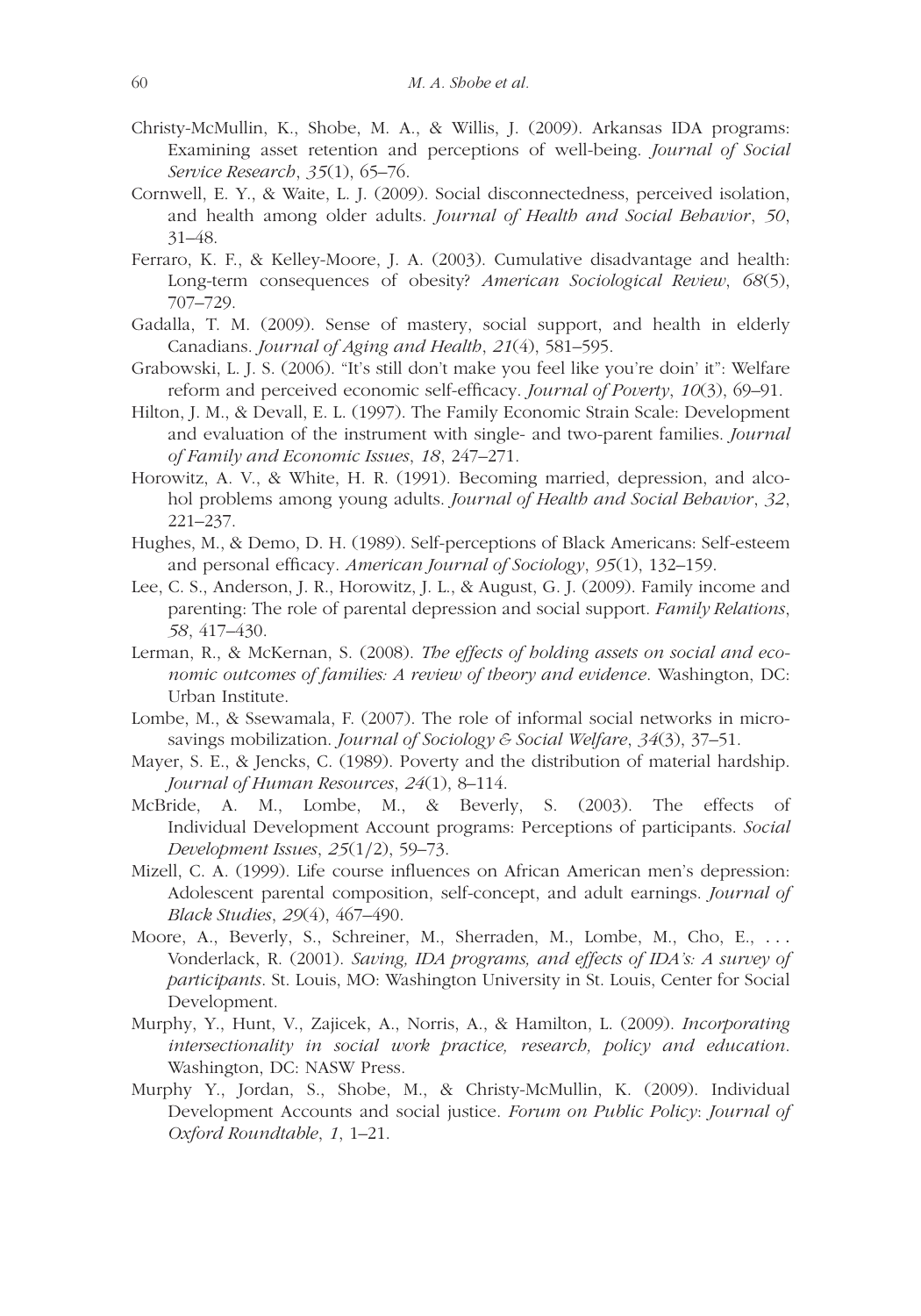- Oliver, D. L. (2006). *Relationship between self-efficacy and retirement savings practices* (unpublished doctoral dissertation). The University of Memphis.
- Oliver, M. L., & Shapiro, T. M. (1995). *Black wealth/white wealth: A new perspective on racial inequality*. New York, NY: Routledge.
- Page-Adams, D., & Vosler, N. (1997). *Homeownership and well-being among bluecollar workers* (Working paper No. 97-5). St. Louis, MO: Washington University in St. Louis, Center for Social Development.
- Pavlova, M. K., & Silbereisen, R. K. (2012). Age, cumulative (dis)advantage, and subjective well-being in employed and unemployed Germans: A moderated mediation model. *Journal of Occupational Health Psychology*, *17*(1), 93–104.
- Pearlin, L. I., & Radabaugh, C. W. (1976). Economic strain and the coping functions of alcohol. *American Journal of Sociology*, *82*(3), 652–663.
- Rank, M. R., & Williams, H. W. (2010). A life course approach to understanding poverty among older American adults. *Families in Society*, *91*(4), 337–341.
- Ribar, D. C. (2005). *The persistence of financial strains among low-income families: An analysis of multiple indicators* (Preliminary Report). Washington, DC: George Washington University Department of Economics.
- Sanders, C. K. (2007). *Domestic violence, economic abuse, and implications of a program for building economic resources for low-income women*. St. Louis, MO: Washington University in St. Louis, Center for Social Development.
- Schreiner, M., Clancy, M., & Sherraden, M. (2002). *Savings performance in the American Dream Demonstration* (Final report). St. Louis, MO: Washington University in St. Louis, Center for Social Development.
- Sherbourne, C. D., & Stewart, A. L. (1991). The MOS social support survey. *Social Science & Medicine*, *32*(6), 705–714.
- Sherraden, M. (1991). *Assets and the poor: A new American welfare policy*. New York, NY: Sharpe.
- Shobe, M., & Boyd, A. S. (2005). Relationships between assets and perceived economic strain: Findings form an anti-poverty policy demonstration. *Journal of Community Practice*, *13*(2), 21–44.
- Shobe, M., & Christy-McMullin, K. (2006). Joining an asset building program: The social and economic correlates. *Journal of Evidenced-Based Social Work*, *3*(1), 61–78.
- Sullivan, J. X., Turner, L., & Danziger, S. (2008). The relationship between income and material hardship. *Journal of Policy Analysis and Management*, *27*(1), 63–81.
- Thoits, P. A. (1995). Stress, coping, and social support processes: Where are we? What next? *Journal of Health and Social Behavior*, *35*(Extra Issue), 53–79.
- Verma, A., & Mann, S. (2007). Learning among lower wage and at-risk workers: The roles of personal, organizational, and social resources. *Canadian Journal for the Study of Adult Education*, *20*, 114–129.
- Whelan, C. T., Layte, R., Maître, B., & Nolan, B. (2001). Income, deprivation, and economic strain: An analysis of the European Community Household Panel. *European Sociological Review*, *17*(4), 357–372.
- Williams Shanks, T. R., Boddie, S. C., & Rice, S. (2010). Family-centered, communitybased asset building: A strategic use of Individual Development Accounts. *Journal of Community Practice*, *18*(1), 94–117.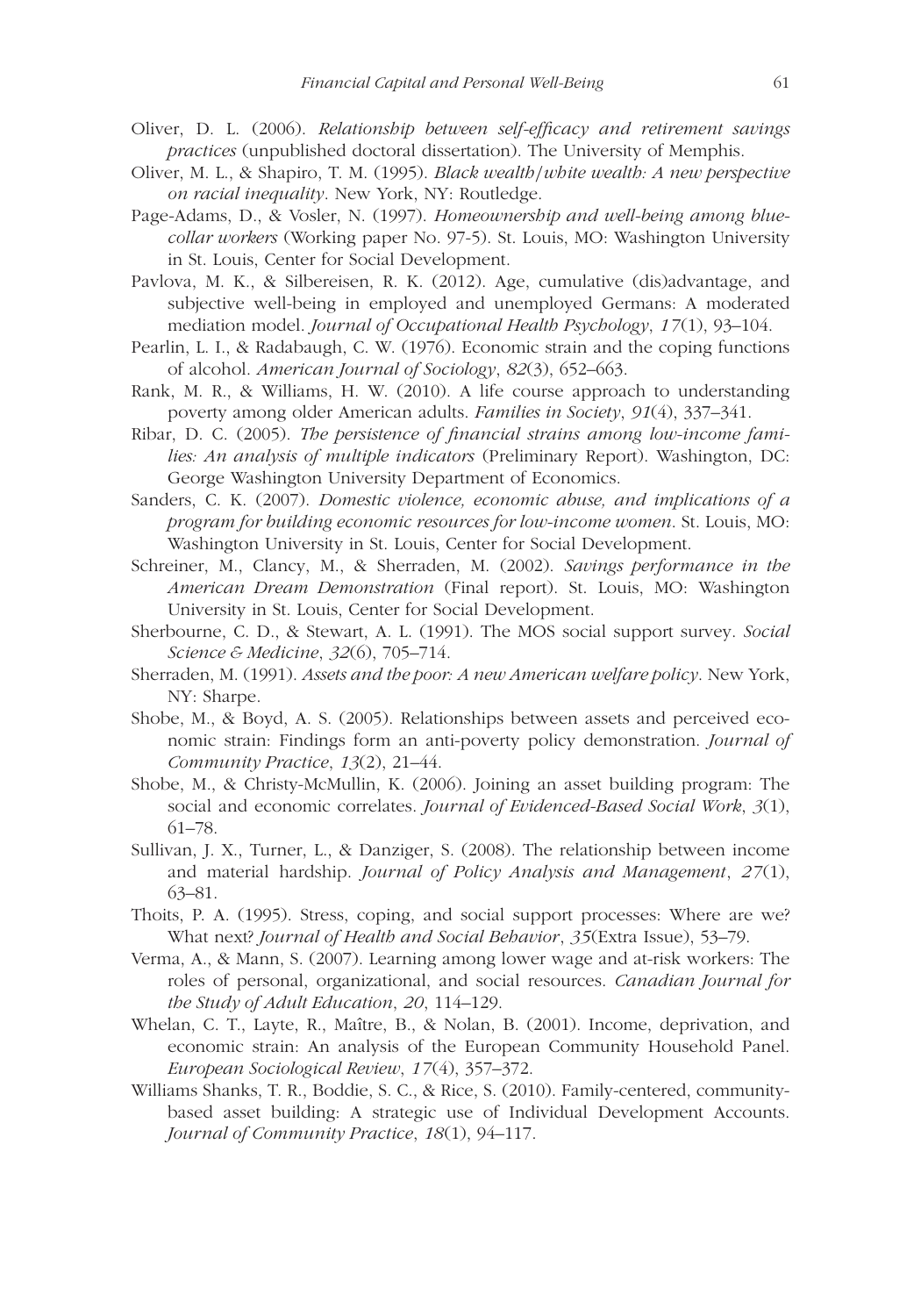- Yadama, G. N., & Sherraden, M. (1996). Effects of assets on attitudes and behaviors: Advance test of a social policy proposal. *Social Work Research*, *20*, 3–11.
- Zhan, M., & Schreiner, M. (2005). Savings for post-secondary education in individual development accounts. *Journal of Sociology and Social Welfare*, *32*(3), 139–163.